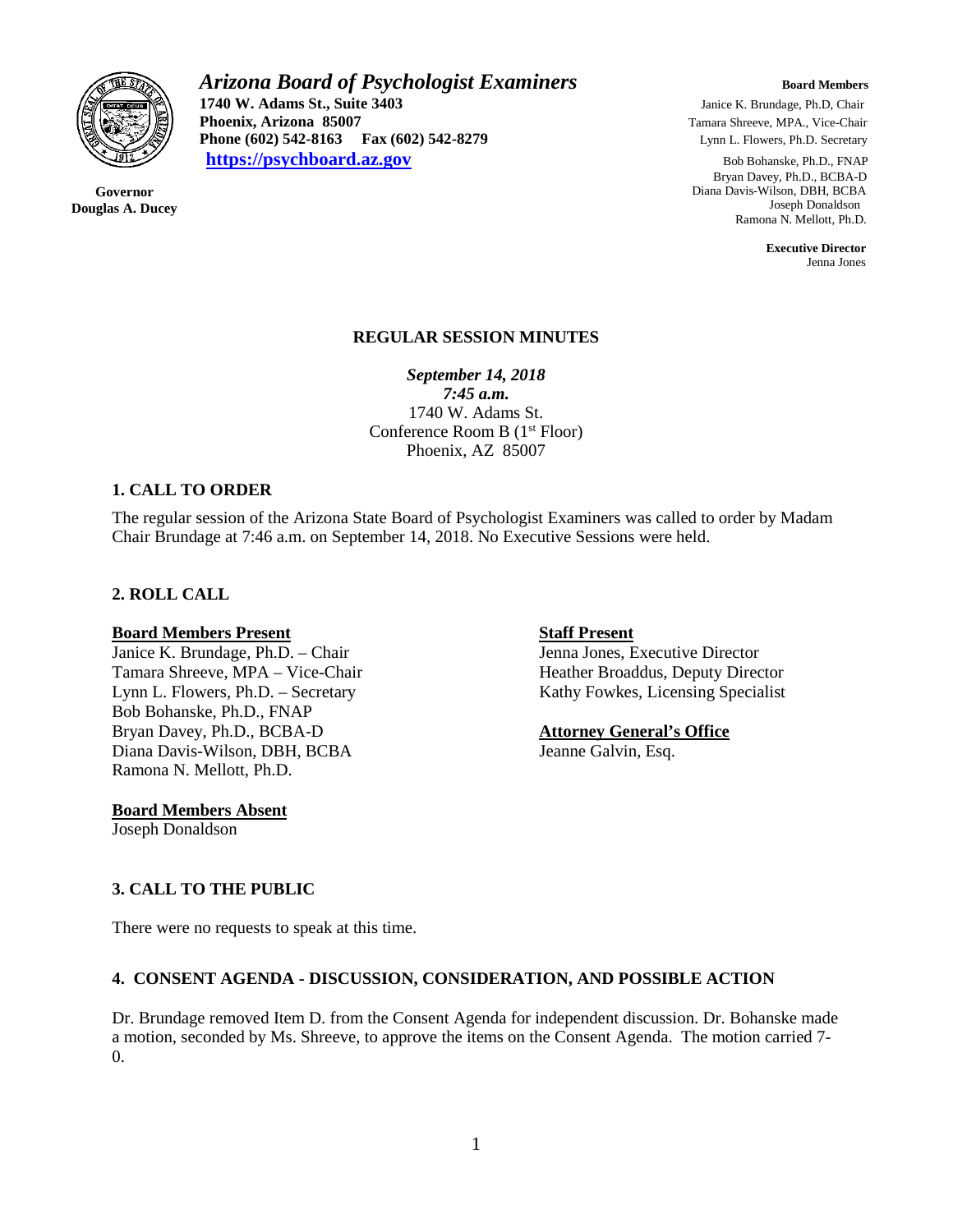#### **(a) APPROVAL OF MINUTES**

- August 3 & 4, 2018, Regular Session
- August 3, 2018, Executive Session (10:25 a.m. 10:30 a.m.)
- August 3, 2018, Executive Session  $(11:14 \text{ a.m.} 11:46 \text{ a.m.})$

### **(b) DISCUSSION/DECISION REGARDING PSYCHOLOGY APPLICATIONS**

#### **i. REQUESTING APPROVAL TO SIT FOR THE EPPP ONLY**

- Asheeki Elmore, Psy.D.
- Minja Vallo, Psy.D.
- Savannah Wright, Ph.D.

### **ii. REQUESTING APPROVAL TO SIT FOR EPPP AND LICENSURE**

- Ashley Pelton, Ph.D.
- Aynsley Babinski, Psy.D.
- Laura Kerry-Henkel, Ph.D.
- Lori A. Wilson, Psy.D.
- Luke Davidiuk, Psy.D.
- Rhonda Smith, Ph.D.

#### **iii. REQUESTING APPROVAL OF LICENSURE BY WAIVER**

- Alex Auerbach, Ph.D.
- Allison O'Mara, Psy.D.
- Benson G. Munyan, III, Ph.D.
- Christina Carmody, Psy.D.
- Cynthia Funes, Ph.D.
- Cynthia Pence, Psy.D.
- Janelle Thompson, Psy.D.
- John Delatorre, Psy.D.
- Maria Mangione, Psy.D.
- Ryan Maid, Psy.D.
- Shirley Yang, Psy.D.
- Stephanie Hatch, Psy.D.
- Victoria Liou-Johnson, Ph.D.
- William W. Couthran, Psy.D.

### **iv. REQUESTING APPROVAL OF LICENSURE BY CREDENTIAL**

- Brian Hartman, Psy.D.
- Jennifer Kirkland, Psy.D.

### **v. REQUESTING APPROVAL OF SUPERVISED EXPERIENCE AND LICENSURE**

• Sarah Bald, Psy.D.

### **(c) DISCUSSION/DECISION REGARDING BEHAVIOR ANALYST APPLICATIONS**

- Alisha Siobhan Hall, M.Ed.
- Alyssa Marie Howell, M.Ed.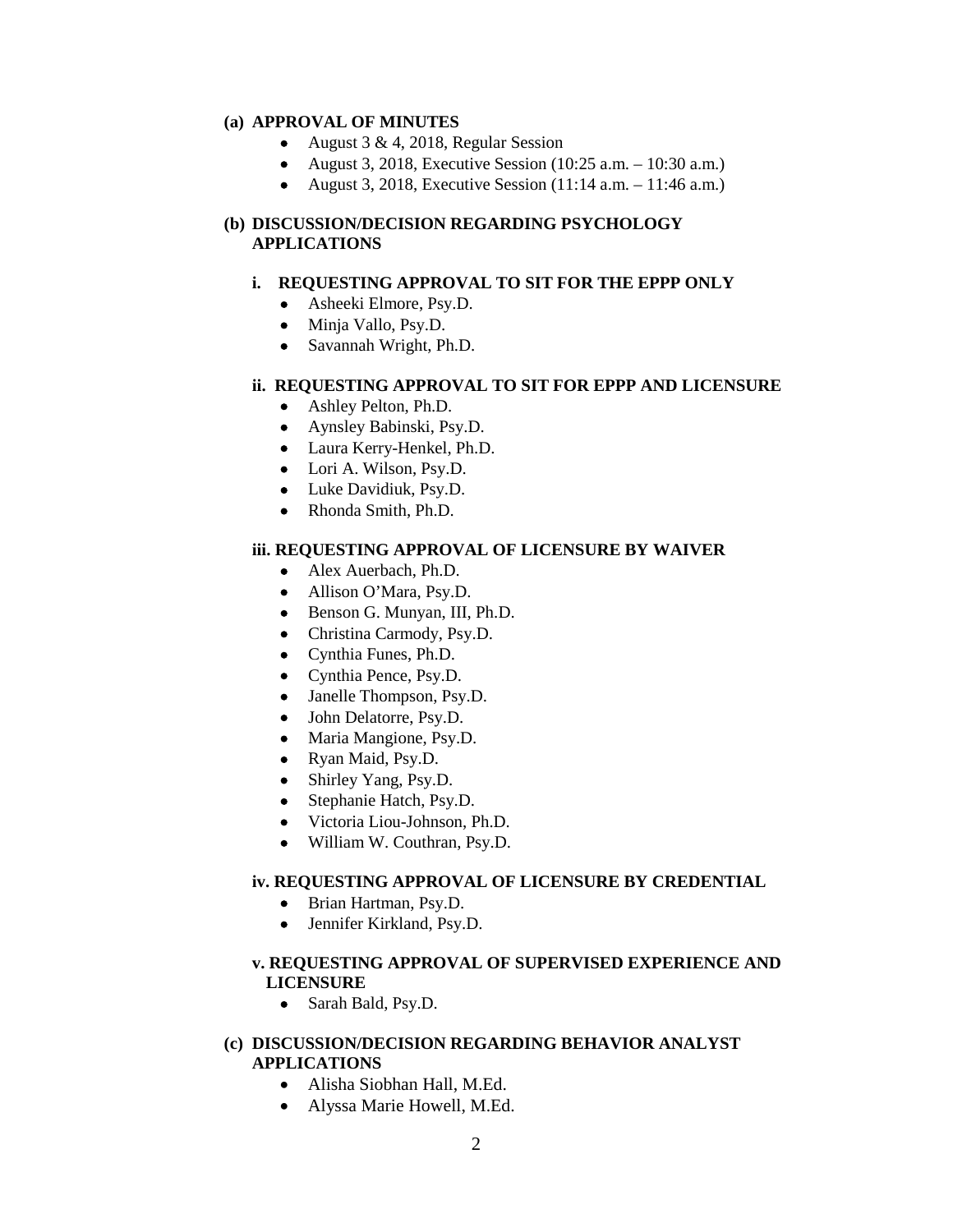- Hilary Jean Ottaviano, M.S.
- Jennifer Vesic, M.A.
- Jessica Matus, M.A.
- Mariah Jacklynn Western, M.Ed.
- Shawnesha Wallace, M.A.
- Suzette Harrison-Morrison, M.S.
- Terri Akers, M.S.

### **(d) DISCUSSION/DECISION REGARDING BOARD MEMBER PAYMENT POLICY**

- **(e) DISCUSSION/DECISION REGARDING REQUEST FOR EXTENSION OF TIME TO COMPLETE THE CONTINUING EDUCATION REQUIREMENTS FROM HECTOR FERNANDEZ-BARILLAS, PH.D.**
- **(f) DISCUSSION/DECISION REGARDING REQUEST FOR EXTENSION OF TIME TO COMPLETE THE CONTINUING EDUCATION REQUIREMENTS FROM J. MICHAEL MORGAN, PH.D.**
- *(g)* **DISCUSSION/DECISION REGARDING REQUEST FOR SECOND EXTENSION OF TIME TO SIT FOR THE EPP FROM VERONICA POORE, PSY.D.**

## **5. DISCUSSION, CONSIDERATION, AND POSSIBLE ACTION REGARDING APPLICATION FOR EPPP EXAM ONLY SUBMITTED BY STEPHANIE REYNOLDS, PSY.D.**

Dr. Mellott provided a summary stating that the Application Review Committee (Committee) reviewed Dr. Reynold's application at its September 7, 2018, meeting and noted that Dr. Reynold's references are not licensed but, are certified school psychologists. The Committee voted to forward her application to the Board for further review of her references. After deliberation, the Board determined that the rule allows for certified school psychologists to serve as references. Dr. Mellott made a motion, seconded by Dr. Bohanske, to approve Dr. Reynolds to sit for the EPPP. The motion carried 7-0.

## **6. DISCUSSION, CONSIDERATION, AND POSSIBLE ACTION REGARDING RENEWAL APPLICATION SUBMITTED BY JULIE ARMSTRONG, PSY.D.**

Ms. Broaddus provided a summary stating that Dr. Armstrong answered "yes" to question 1.9 of the 2018 renewal application. Question 1.9 asks whether a licensee is under, or has been under, investigation since the last license period. Dr. Armstrong was present telephonically and answered Board members' questions. After deliberation, Dr. Mellott made a motion, seconded by Ms. Shreeve, to approve Dr. Armstrong's renewal application and to take no further action. The motion carried 7- 0.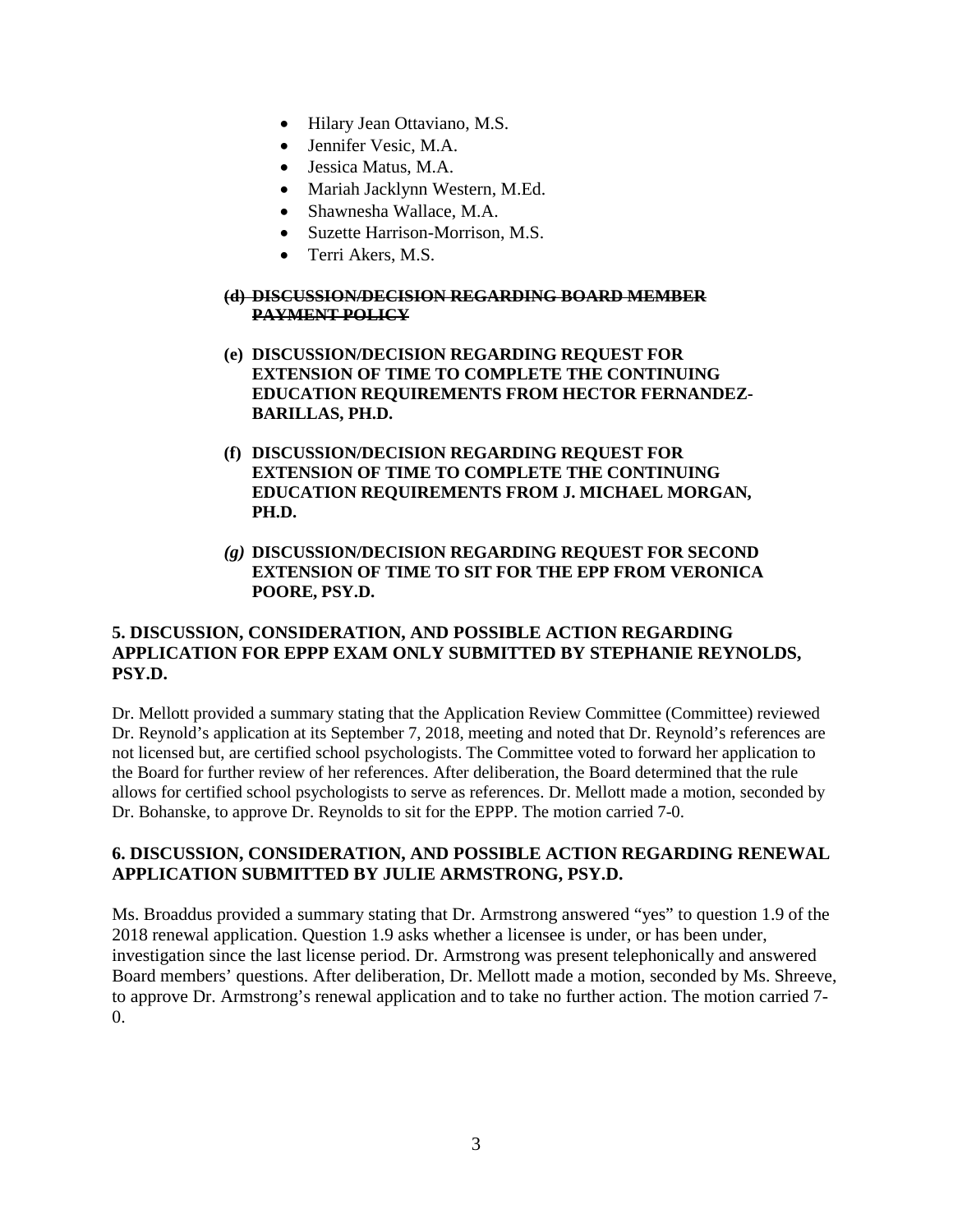## **7. DISCUSSION, CONSIDERATION, AND POSSIBLE ACTION REGARDING APPLICATION FOR LICENSURE AS A PSYCHOLOGIST SUBMITTED BY MONIKA DOWNEY, PH.D.**

Dr. Mellott provided a summary stating that the Application Review Committee (Committee) reviewed Dr. Downey's application at its September 7, 2018, meeting and noted that one of Dr. Downey's references did not meet the rule requirement. The Committee requested that Dr. Downey provide a new reference that meets the rule requirement. Dr. Downey provided a new reference prior to the Board meeting for review. Board members noted that the new reference meets the rule requirement. After deliberation, Dr. Mellott made a motion, seconded by Ms. Shreeve, to approve Dr. Downey's application for licensure by waiver upon payment of the prorated license fee. The motion carried 7-0.

## **8. DISCUSSION, CONSIDERATION, AND POSSIBLE ACTION REGARDING APPLICATION FOR LICENSURE AS A PSYCHOLOGIST SUBMITTED BY TIMOTHY SPICER, PSY.D.**

Dr. Mellott provided a summary stating that the Application Review Committee (Committee) reviewed Dr. Spicer's application at its September 7, 2018, meeting and noted that Dr. Spicer's written training plan for his internship experience did not meet statutory requirements. The Committee requested that Dr. Spicer submit a written training plan for his internship that meets statutory requirements. Dr. Spicer submitted his internship training plan prior to the Board meeting for review. Board members noted that Dr. Spicer's internship training plan meets statutory requirements. After deliberation, Dr. Mellott made a motion, seconded by Dr. Bohanske, to approve Dr. Spicer's application for licensure by waiver upon payment of the prorated license fee. The motion carried 7-0.

## **9. DISCUSSION, CONSIDERATION, AND POSSIBLE ACTION REGARDING APPLICATION FOR LICENSURE AS A BEHAVIOR ANALYST SUBMITTED BY DONNA NEILL, M.S.**

Dr. Davis-Wilson provided a summary stating the Committee on Behavior Analysts reviewed Ms. Neill's application at its September 7, 2018, meeting and expressed concern with the supervision Ms. Neill received during one of her employment positions. Dr. Davis-Wilson clarified that Ms. Neill is not applying the supervised hours during her employment position toward the 1,500 hour requirement. Board members noted that it is not required that the supervision Ms. Neill received during her employment meet statutory requirements. Only those hours that Ms. Neill is applying toward the 1,500 hour requirement must meet statutory requirements. After deliberation, Dr. Davey made a motion, seconded by Dr. Davis-Wilson, to approve Ms. Neill's application for licensure upon payment of the prorated license fee. The motion carried 7-0.

## **10. DISCUSSION, CONSIDERATION, AND POSSIBLE ACTION REGARDING REQUEST FOR REACTIVATION OF INACTIVE LICENSE FROM SAMANTHA LAMBROS, M.ED.**

Dr. Davis-Wilson provided a summary to the Board stating that the Committee on Behavior Analysts (Committee) reviewed Ms. Lambros' request for reactivation of her inactive license at its September 7, 2018, meeting. The Committee noted that Ms. Lambros is three hours deficient in meeting the rule requirement. The Committee requested that Ms. Lambros provide additional documentation verifying that she met the requirement to reactivate her inactive license. Ms. Lambros submitted the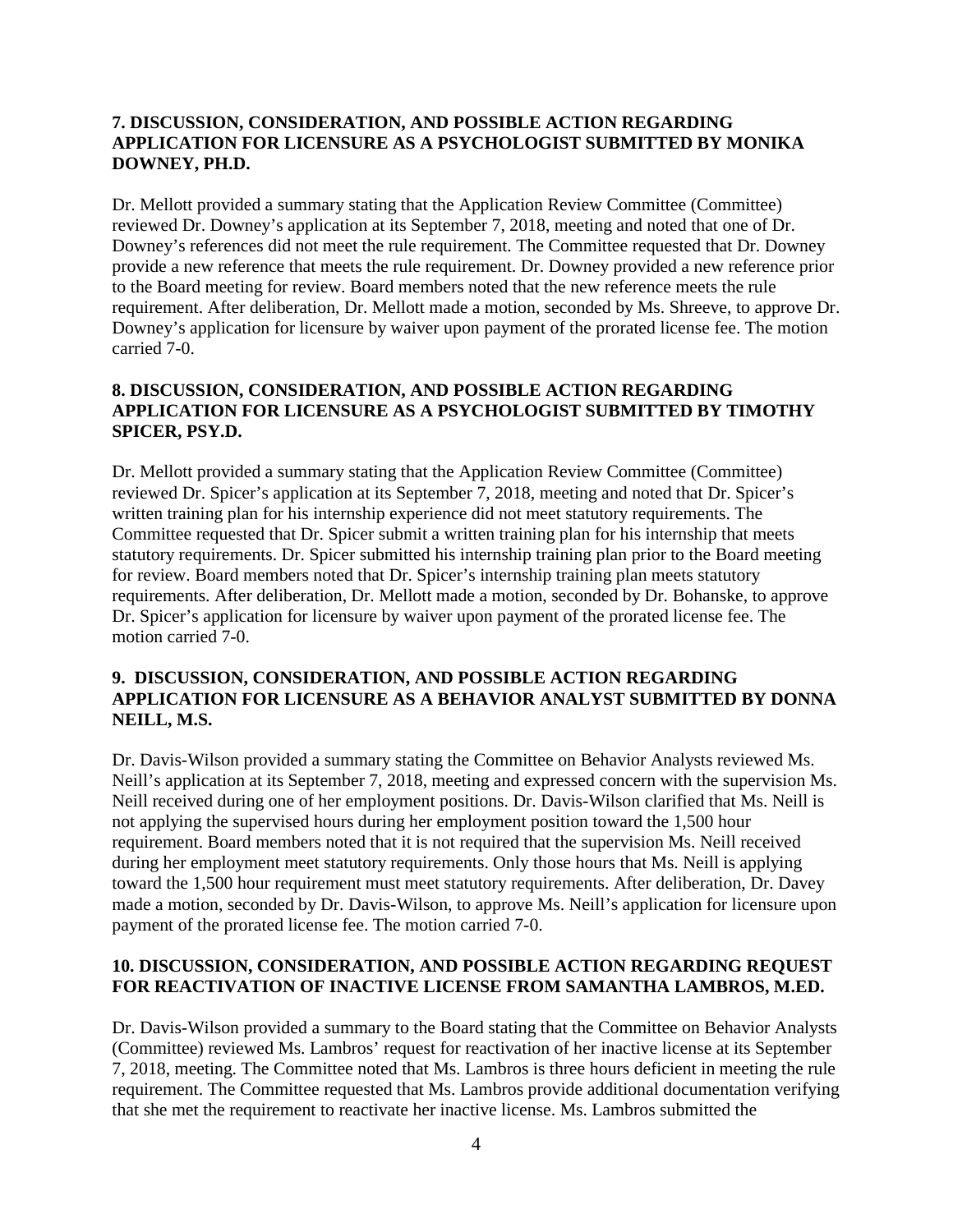documentation prior to the Board meeting for review. The Board noted that Ms. Lambros meets the requirement to reactivate her inactive license. After deliberation, Dr. Davey made a motion, seconded by Dr. Davis-Wilson, to approve Ms. Lambros' request to reactivate her inactive license. The motion carried 7-0.

## **11. DISCUSSION, CONSIDERATION, AND POSSIBLE ACTION REGARDING PROPOSED CONSENT AGREEMENT AND ORDER PERTAINING TO COMPLAINT NO.'S 16-40 AND 17- 29, CONNIE PYBURN, PH.D.**

Ms. Jones provided a summary stating that Dr. Pyburn, through her legal counsel, J. Arthur Eaves, Esq., submitted a proposed Consent Agreement and Order in resolution of Complaint No.'s 16-40 and 17-29. The Board reviewed the proposed Consent Agreement and Order at its August 3, 2018, meeting and requested that changes be made to the proposed Consent Agreement and Order. Dr. Pyburn accepted the changes and signed the modified Consent Agreement and Order. The Consent Agreement and Order is before the Board for review. After deliberation, the Board noted that the Consent Agreement and Order addresses the Board's concerns in the above noted Complaints. After deliberation, Dr. Flowers made a motion, seconded by Dr. Bohanske, to accept the proposed Consent Agreement and Order. The motion carried 7-0 on a roll call vote.

## **12. DISCUSSION, CONSIDERATION, AND POSSIBLE ACTION REGARDING CORRESPONDENCE RECEIVED FROM HEATHER BRISTER, PH.D.**

Ms. Jones provided a summary stating that Dr. Brister moved out of state and is requesting that the Board accept changes to her agreement with the Board. The Board reviewed Dr. Brister's requests. After deliberation, Dr. Bohanske made a motion, seconded by Dr. Flowers, to accept the requested changes proposed by Dr. Brister. The motion carried 7-0.

## **13. DISCUSSION, CONSIDERATION, AND POSSIBLE ACTION REGARDING LEGISLATIVE UPDATE**

Ms. Jones and Ms. Galvin provided a summary of legislation that passed during the 2018 legislative session. Some are already effective and some have delayed enactment dates. One bill will require additional posting to the website as of January 2019. Ms. Galvin addressed HB2065 which pertains to open meeting requirements and potential penalties if the open meeting law is not adhered to.

## **14. DISCUSSION, CONSIDERATION, AND POSSIBLE ACTION REGARDING REVISION TO THE PENDING RULES CHANGE REGARDING BEHAVIOR ANALYSTS**

Ms. Jones provided a summary stating that a public hearing was held regarding the draft rules for behavior analysts. There were no requests to speak at the public hearing. Subsequent to the public hearing, Board staff received an email indicating that the modules that are in the rules package are no longer available from the Behavior Analyst Certification Board. Upon consultation with the Board Chair, Board staff worked with the rule writer to remove that requirement from the rule. The rules are scheduled to be reviewed by the Governor's Regulatory Review Council in October.

## **15. DISCUSSION/DECISION REGARDING BOARD MEMBER PAYMENT POLICY**

Dr. Brundage requested that this item be removed from the Consent Agenda for independent discussion. Ms. Jones provided a summary stating that the Auditor General's Office is mandating that all Boards have a written policy pertaining to payment and reimbursements for Board members. Ms. Jones clarified that